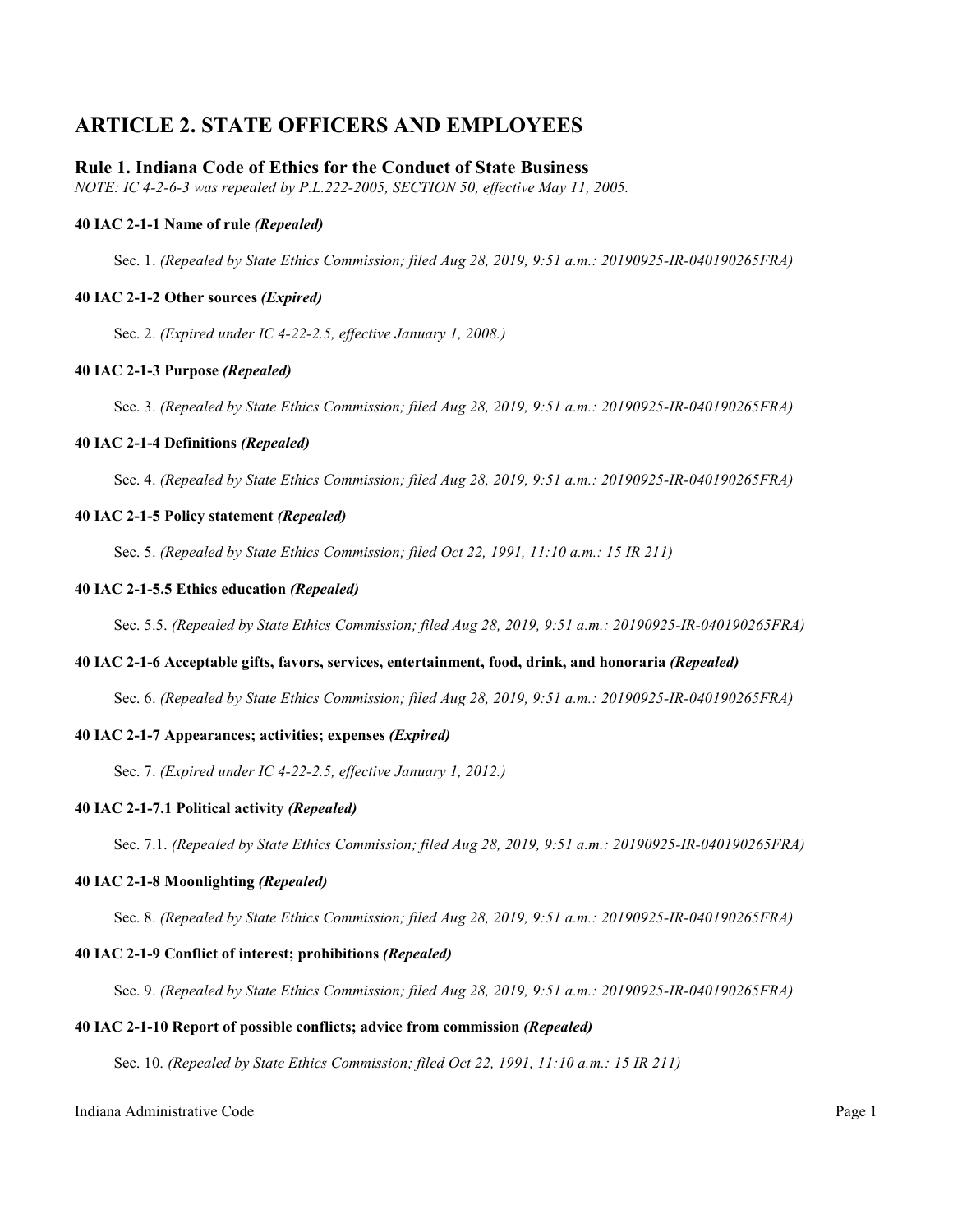#### **40 IAC 2-1-11 Violations; complaints and investigations** *(Repealed)*

Sec. 11. *(Repealed by State Ethics Commission; filed Oct 22, 1991, 11:10 a.m.: 15 IR 211)*

#### **40 IAC 2-1-12 Compliance of appointing authority** *(Repealed)*

Sec. 12. *(Repealed by State Ethics Commission; filed Oct 22, 1991, 11:10 a.m.: 15 IR 211)*

#### **40 IAC 2-1-13 Statements of economic interest** *(Repealed)*

Sec. 13. *(Repealed by State Ethics Commission; filed Oct 22, 1991, 11:10 a.m.: 15 IR 211)*

#### **40 IAC 2-1-14 Severability of title** *(Repealed)*

Sec. 14. *(Repealed by State Ethics Commission; filed Aug 28, 2019, 9:51 a.m.: 20190925-IR-040190265FRA)*

### **Rule 2. Advisory Opinions before the State Ethics Commission**

#### **40 IAC 2-2-1 Procedure**

Authority: IC 4-2-6-4 Affected: IC 4-2-6

Sec. 1. (a) The commission may render formal advisory opinions in accordance with IC 4-2-6-4(b)(1).

(b) A person requesting a formal advisory opinion shall submit a written request that is signed by the person making the request. The request shall include the official position of the person making the request and disclose all material facts necessary for the commission to understand the circumstances and render a complete opinion. The request must relate to an actual set of circumstances that applies to the requesting party. An agency ethics officer may submit a request on behalf of his or her agency or an employee of the agency.

(c) The person requesting the formal advisory opinion shall appear before the commission. The commission staff shall send to the person making the request notice of the date, time, and place to appear before the commission. The name of the person filing the request shall appear on the agenda of the meeting.

(d) In an emergency situation, the commission chair and the state ethics director shall decide whether to add to the agenda a request that was received less than ten (10) calendar days before a commission meeting.

(e) The commission shall render its opinion in a public meeting by vote of a majority of commission members present.

(f) Following the commission's decision, the commission staff shall prepare a written formal advisory opinion. The commission staff shall send a copy of the formal advisory opinion to the person who requested the formal advisory opinion and to the state officer or appointing authority of the person requesting the formal advisory opinion, if any. Reliance upon a formal advisory opinion is conditioned upon the following:

(1) The facts and circumstances actually exist.

(2) All of the relevant facts and circumstances related to the formal advisory opinion have been disclosed to the commission.

(g) A formal advisory opinion rendered by the commission is binding on the commission in any subsequent allegations concerning the person who requested the opinion and who acted on the advice given by the commission in good faith, unless the person requesting the formal advisory opinion omitted or misstated material facts in the request for the formal advisory opinion or testimony before the commission. *(State Ethics Commission; 40 IAC 2-2-1; filed Oct 22, 1991, 11:10 a.m.: 15 IR 204; readopted filed Aug 2, 2001, 3:15 p.m.: 24 IR 4227; readopted filed Nov 29, 2007, 11:14 a.m.: 20071226-IR-040070658RFA; readopted filed Sep 30, 2013, 1:33 p.m.: 20131030-IR-040130243RFA; filed Aug 28, 2019, 9:51 a.m.: 20190925-IR-040190265FRA)*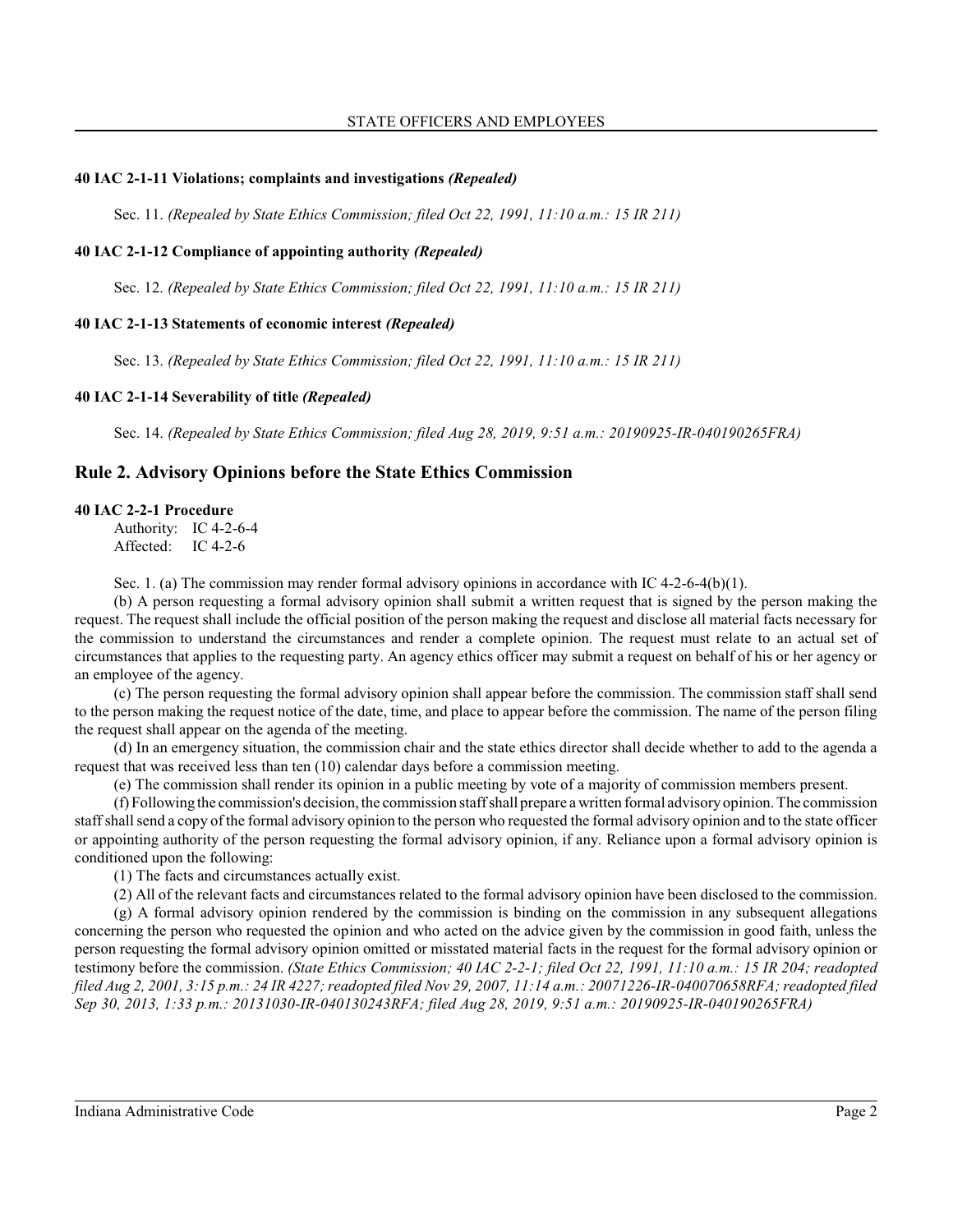#### **40 IAC 2-2-2 Request for reconsideration or clarification of formal advisory opinions**

Authority: IC 4-2-6-4 Affected: IC 4-2-6

Sec. 2. (a) The person who requested a formal advisory opinion or on whose behalf the formal advisory opinion was requested may ask that the commission reconsider or clarify the opinion.

(b) The commission mustreceive any such request in writing within fifteen (15) days of when the commission sends the written formal advisory opinion to the person who made the request.

(c) The commission shall consider the request for reconsideration or clarification and:

(1) vote to confirm the existing formal advisory opinion;

(2) amend the existing formal advisory opinion; or

(3) issue a new formal advisory opinion.

*(State Ethics Commission; 40 IAC 2-2-2; filed Oct 22, 1991, 11:10 a.m.: 15 IR 204; readopted filed Aug 2, 2001, 3:15 p.m.: 24 IR 4227; readopted filed Nov 29, 2007, 11:14 a.m.: 20071226-IR-040070658RFA; readopted filed Sep 30, 2013, 1:33 p.m.: 20131030- IR-040130243RFA; filed Aug 28, 2019, 9:51 a.m.: 20190925-IR-040190265FRA)*

### **40 IAC 2-2-3 Failure to comply; investigation** *(Repealed)*

Sec. 3. *(Repealed by State Ethics Commission; filed Aug 28, 2019, 9:51 a.m.: 20190925-IR-040190265FRA)*

# **40 IAC 2-2-4 Signed by director**

Authority: IC 4-2-6-4 Affected: IC 4-2-6

Sec. 4. All formal advisory opinions rendered by the commission shall be signed by the state ethics director. *(State Ethics Commission; 40 IAC 2-2-4; filed Oct 22, 1991, 11:10 a.m.: 15 IR 205; readopted filed Aug 2, 2001, 3:15 p.m.: 24 IR 4227; readopted filed Nov 29, 2007, 11:14 a.m.: 20071226-IR-040070658RFA; readopted filed Sep 30, 2013, 1:33 p.m.: 20131030-IR-040130243RFA; filed Aug 28, 2019, 9:51 a.m.: 20190925-IR-040190265FRA)*

# **40 IAC 2-2-5 Others may provide information**

Authority: IC 4-2-6-4 Affected: IC 4-2-6

Sec. 5. The commission may permit or request any person to submit memoranda, briefs, or other relevant material or to provide oral testimony relevant to its determination in rendering a formal advisory opinion. *(State Ethics Commission; 40 IAC 2-2-5; filed Oct 22, 1991, 11:10 a.m.: 15 IR 205;readopted filed Aug 2, 2001, 3:15 p.m.: 24 IR 4227; readopted filed Nov 29, 2007, 11:14 a.m.: 20071226-IR-040070658RFA; readopted filed Sep 30, 2013, 1:33 p.m.: 20131030-IR-040130243RFA; filed Aug 28, 2019, 9:51 a.m.: 20190925-IR-040190265FRA)*

# **40 IAC 2-2-6 Public record**

Authority: IC 4-2-6-4 Affected: IC 4-2-6

Sec. 6. The commission staff will periodically publish for distribution the accumulated formal advisory opinionswith the names removed in a format explaining the facts, the question, and the commission's opinion. *(State Ethics Commission; 40 IAC 2-2-6; filed Oct 22, 1991, 11:10 a.m.: 15 IR 205;readopted filed Aug 2, 2001, 3:15 p.m.: 24 IR 4227; readopted filed Nov 29, 2007, 11:14 a.m.: 20071226-IR-040070658RFA; readopted filed Sep 30, 2013, 1:33 p.m.: 20131030-IR-040130243RFA; filed Aug 28, 2019, 9:51 a.m.: 20190925-IR-040190265FRA)*

# **Rule 3. Adjudication Proceedings before the State Ethics Commission**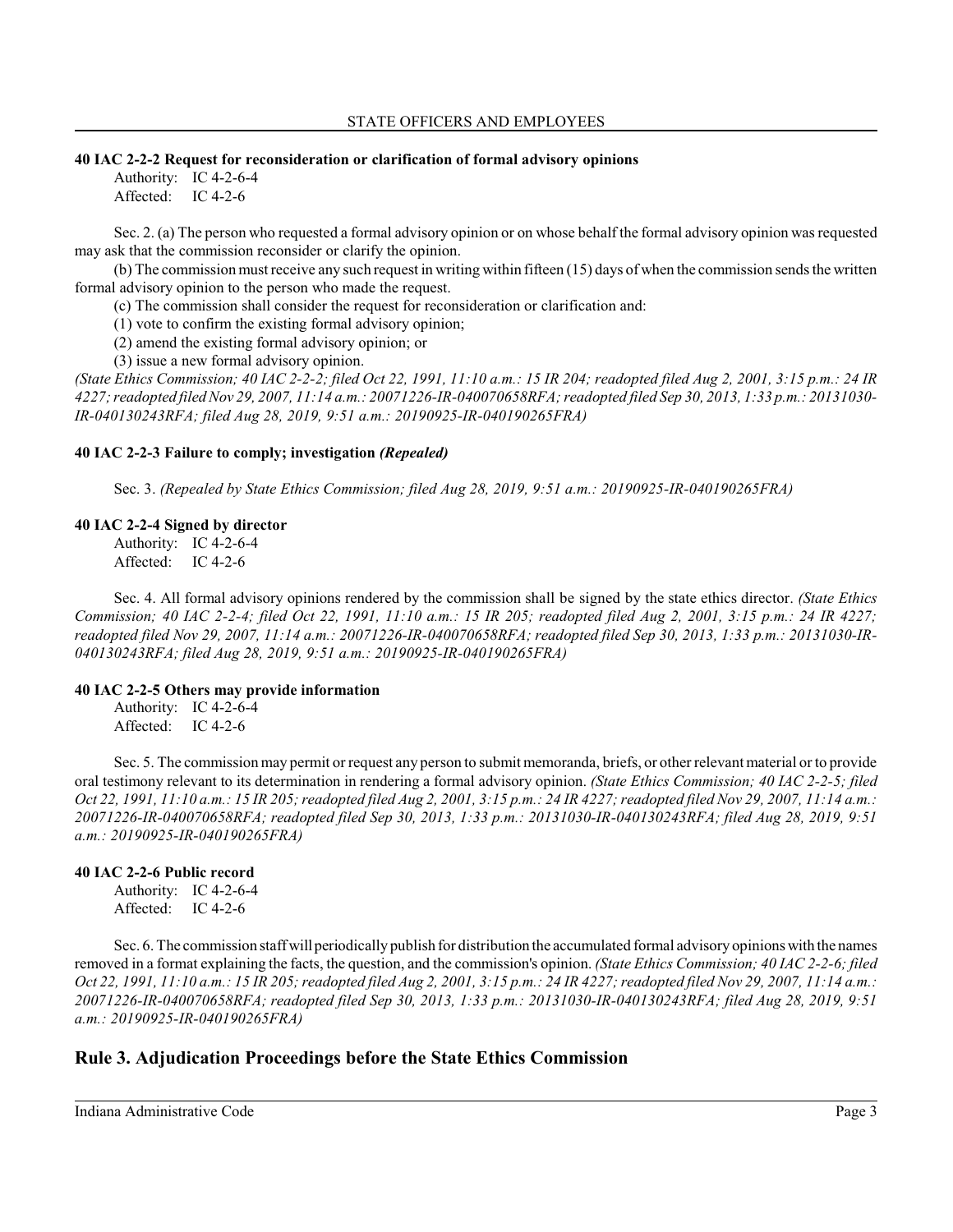### **40 IAC 2-3-1 Applicable statutes and rules**

Authority: IC 4-2-6-4 Affected: IC 4-2-6; IC 4-2-7; IC 4-21.5; IC 5-14-1.5

Sec. 1. All proceedingsinvolving ethics complaints before the commission shall be governed by IC 4-21.5, IC 4-2-6, IC 4-2-7, IC 5-14-1.5, this rule, and any applicable rule adopted by the commission. On any procedural matter not dealt with by these statutes and rules, the commission shall be guided to the extent practicable by the Indiana Rules of Trial Procedure. *(State Ethics Commission; 40 IAC 2-3-1; filed Oct 22, 1991, 11:10 a.m.: 15 IR 205; readopted filed Aug 2, 2001, 3:15 p.m.: 24 IR 4227; readopted filed Nov 29, 2007, 11:14 a.m.: 20071226-IR-040070658RFA; readopted filed Sep 30, 2013, 1:33 p.m.: 20131030-IR-040130243RFA; filed Aug 28, 2019, 9:51 a.m.: 20190925-IR-040190265FRA)*

#### **40 IAC 2-3-1.5 Definitions**

Authority: IC 4-2-6-4 Affected: IC 4-2-6; IC 4-2-7; IC 4-21.5

Sec. 1.5. The following definitions apply throughout this article:

(1) "Administrative law judge" means a member of the commission who is appointed by the commission to function as an administrative law judge under IC 4-21.5.

(2) "Code of ethics" means standards set forth in IC 4-2-6 and 42 IAC 1 that govern the conduct for those persons listed in IC 4-2-6-2.5.

(3) "Commission" means the state ethics commission established under IC 4-2-6-2.

(4) "Inspector general" means the office established under IC 4-2-7-2.

(5) "Recommended report" means an administrative law judge's order that is not a final order under IC 4-21.5-3-29.

(6) "Report" means the commission's final order under IC 4-21.5-3-27 and IC 4-21.5-3-28.

(7) "Respondent" means an individual against whom the inspector general has filed an ethics complaint.

*(State Ethics Commission; 40 IAC 2-3-1.5; filed Aug 28, 2019, 9:51 a.m.: 20190925-IR-040190265FRA)*

# **40 IAC 2-3-2 Investigations** *(Repealed)*

Sec. 2. *(Repealed by State Ethics Commission; filed Aug 28, 2019, 9:51 a.m.: 20190925-IR-040190265FRA)*

# **40 IAC 2-3-2.3 Investigations**

Authority: IC 4-2-6-4 Affected: IC 4-2-6; IC 4-2-7-3; IC 4-21.5-3

Sec. 2.3. The state ethics director shall refer any request for investigation that is received by the commission to the inspector general consistent with IC 4-2-7-3. *(State Ethics Commission; 40 IAC 2-3-2.3; filed Aug 28, 2019, 9:51 a.m.: 20190925-IR-040190265FRA)*

# **40 IAC 2-3-2.5 Complaint filed by the inspector general**

Authority: IC 4-2-6-4 Affected: IC 4-2-6; IC 4-2-7-5

Sec. 2.5. (a) The inspector general may seek probable cause from the commission to file a complaint within the commission's jurisdiction at the conclusion of an investigation.

(b) If the commission finds probable cause for a complaint under the code of ethics, the inspector general may file a complaint with the commission. *(State Ethics Commission; 40 IAC 2-3-2.5; filed Aug 28, 2019, 9:51 a.m.: 20190925-IR-040190265FRA)*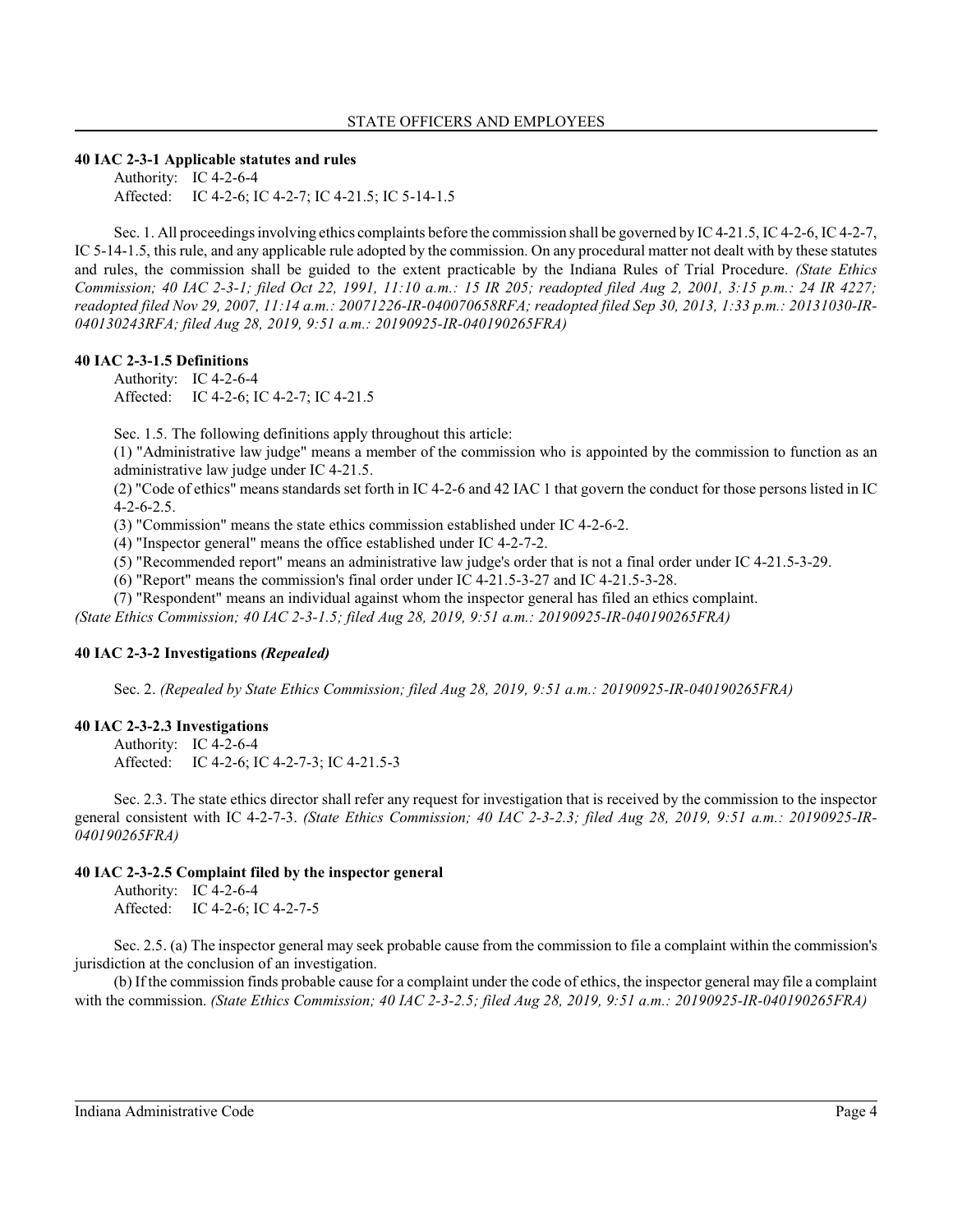#### **40 IAC 2-3-3 Agreed settlements**

Authority: IC 4-2-6-4 Affected: IC 4-2-6

Sec. 3. (a) The commission may consider an agreed settlement entered into by the inspector general and the respondent to an ethics complaint in a public meeting. The commission may accept or reject an agreed settlement by majority vote.

(b) No statement made by any person during settlement negotiations shall be used as evidence in any subsequent public hearing or proceeding.

(c) The commission shall document its approval or rejection of the agreed settlement in a written report, signed by a majority of the commission members.

(d) The report shall be open to public inspection as a public record and be presented to those individuals listed in IC 4-2-6- 4(b)(2)(J). The commission may present the report to those individuals listed in IC 4-2-6-4(b)(2)(K). *(State Ethics Commission; 40 IAC 2-3-3; filed Oct 22, 1991, 11:10 a.m.: 15 IR 207; readopted filed Aug 2, 2001, 3:15 p.m.: 24 IR 4227; readopted filed Nov 29, 2007, 11:14 a.m.: 20071226-IR-040070658RFA; readopted filed Sep 30, 2013, 1:33 p.m.: 20131030-IR-040130243RFA; filed Aug 28, 2019, 9:51 a.m.: 20190925-IR-040190265FRA)*

### **40 IAC 2-3-4 Public hearings** *(Repealed)*

Sec. 4. *(Repealed by State Ethics Commission; filed Aug 28, 2019, 9:51 a.m.: 20190925-IR-040190265FRA)*

### **40 IAC 2-3-4.1 Public hearings**

Authority: IC 4-2-6-4 Affected: IC 4-2-6-12; IC 4-21.5-3

Sec. 4.1. (a) Upon a finding of probable cause, the commission shall set a public hearing on the matter.

(b) Prior to the public hearing, the commission shall:

(1) send a copy of the complaint filed by the inspector general to the respondent pursuant to service requirements under IC 4-21.5-3-1; and

(2) serve notice of a public hearing to the respondent in accordance with the requirements set forth in IC 4-21.5-3-20.

(c) The respondent may be represented by counsel, who shall file a written appearance with the commission.

(d) The parties or counsel for either party may:

(1) exercise all discovery provisions under Trial Rules 26 through 37; and

(2) file motions in writing at any time after the filing of the complaint.

All appearances and filings must be filed with the commission in writing, with a copy served to the respondent or the respondent's counsel and the inspector general's counsel.

(e) There are no specific requirements of a form for any pleading, except:

(1) cases shall be titled "In the Matter of";

(2) the title provided for shall appear at the upper left portion of the initial page of any pleading or paper (other than exhibits) filed;

(3) the initial page of any pleading or paper (other than exhibits) shall show, opposite the title, the case number assigned by the commission, if known; and

(4) motions and petitions shall contain the name, address, and phone number of the person filing, including any counsel representing a party, and shall be signed by the person filing or counsel.

(f) Public hearings may be conducted by either:

(1) the commission; or

(2) one (1) or more commission members acting as administrative law judges.

(g) On motion of a party or the commission chair, the commission chair or an administrative law judge may consolidate hearings on two (2) or more allegations or cases against different persons if:

(1) it is determined that there is substantial identity of facts arising out of a common transaction or event; or

(2) the respondent is the same person although the violations alleged arose from different complaints, transactions, or events.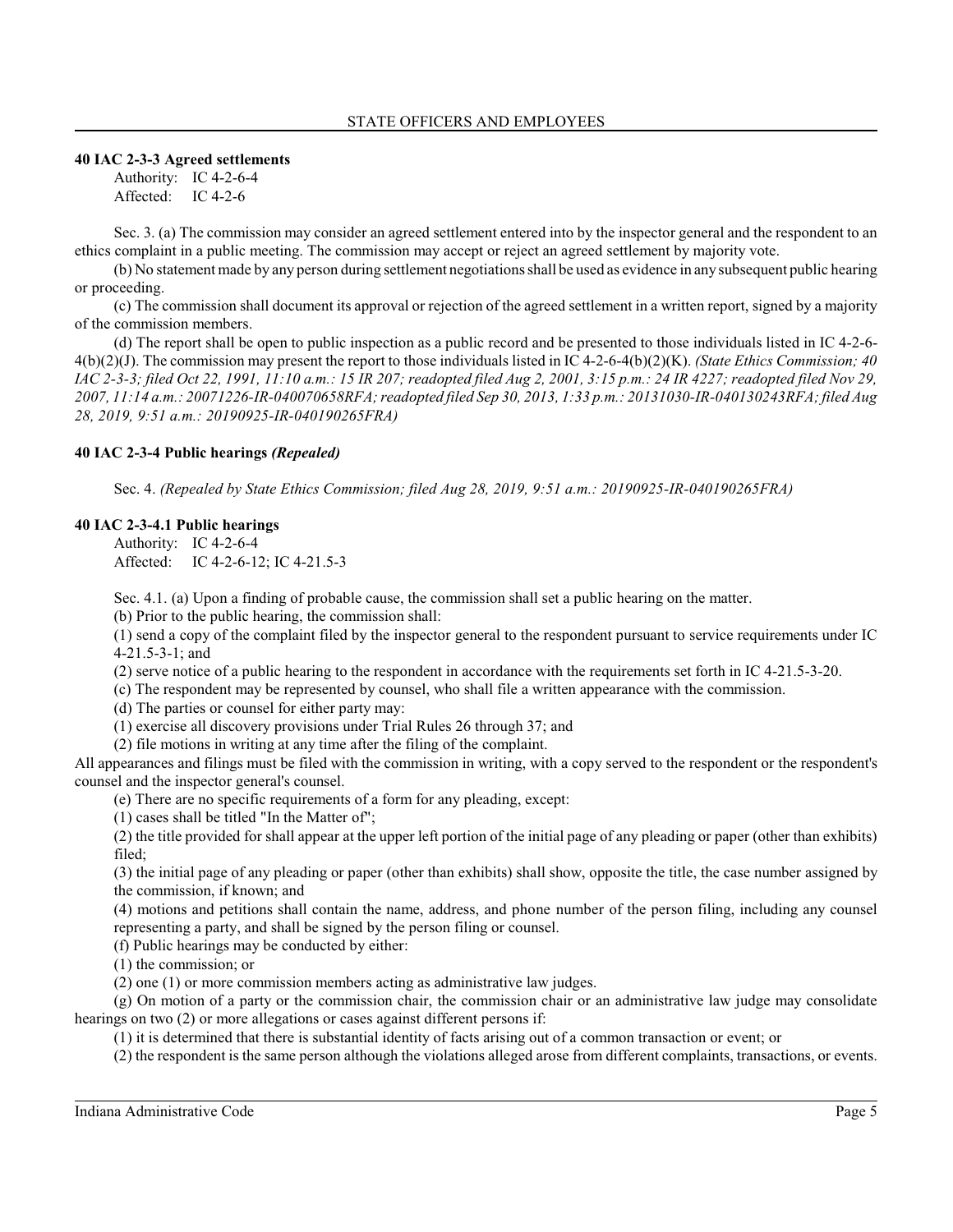Consolidation shall not be ordered if consolidation will substantially prejudice the right of any party.

(h) The commission chair or an administrative law judge for the hearing shall rule on all motions, except for any motions or actions that would terminate the adjudicatory proceeding. Any motion or action that would terminate the adjudicatory proceeding may be taken only by the commission.

(i) Unless otherwise ordered by the commission chair or administrative law judge, the inspector general and respondent or counsel for respondent shall exchange exhibits and the names and addresses of witnesses at least ten (10) days prior to the public hearing.

(j) After the hearing, the commission chair or the administrative law judge may request that the interested parties submit proposed findings of fact and conclusions of law for the commission's acceptance, rejection, or modification.

(k) If the hearing is conducted by an administrative lawjudge, the administrative law judge shall submit a recommended report to the full commission and all interested parties.

(l) The finding of a violation by the commission must be based on a preponderance of the evidence and be supported by a majority vote. If the commission finds a violation, the commission may set a penalty as provided in IC 4-2-6-12.

(m) The commission shall state its findingsin a written report supported and signed by a majority of the commission. The final report shall be adopted by the commission at a public meeting. The report shall be made public and served upon the respondent and all interested parties. *(State Ethics Commission; 40 IAC 2-3-4.1; filed Aug 28, 2019, 9:51 a.m.: 20190925-IR-040190265FRA)*

### **40 IAC 2-3-5 Service** *(Repealed)*

Sec. 5. *(Repealed by State Ethics Commission; filed Aug 28, 2019, 9:51 a.m.: 20190925-IR-040190265FRA)*

### **40 IAC 2-3-6 Form of pleadings** *(Repealed)*

Sec. 6. *(Repealed by State Ethics Commission; filed Aug 28, 2019, 9:51 a.m.: 20190925-IR-040190265FRA)*

#### **40 IAC 2-3-7 Witness expenses** *(Repealed)*

Sec. 7. *(Repealed by State Ethics Commission; filed Aug 28, 2019, 9:51 a.m.: 20190925-IR-040190265FRA)*

#### **40 IAC 2-3-8 Subpoenas** *(Repealed)*

Sec. 8. *(Repealed by State Ethics Commission; filed Aug 28, 2019, 9:51 a.m.: 20190925-IR-040190265FRA)*

# **Rule 4. Financial Disclosure to the State Ethics Commission**

#### **40 IAC 2-4-1 Persons required to file by rule** *(Expired)*

Sec. 1. *(Expired under IC 4-22-2.5, effective January 1, 2008.)*

#### **40 IAC 2-4-2 Processing violations** *(Repealed)*

Sec. 2. *(Repealed by State Ethics Commission; filed Aug 28, 2019, 9:51 a.m.: 20190925-IR-040190265FRA)*

# **Rule 4.5. Fines**

#### **40 IAC 2-4.5-1 Fines**

Authority: IC 4-2-6-4 Affected: IC 4-2-6

Sec. 1. Any fine imposed by the commission under IC 4-2-6-8 or IC 4-2-6-12 shall be made payable to the commission and